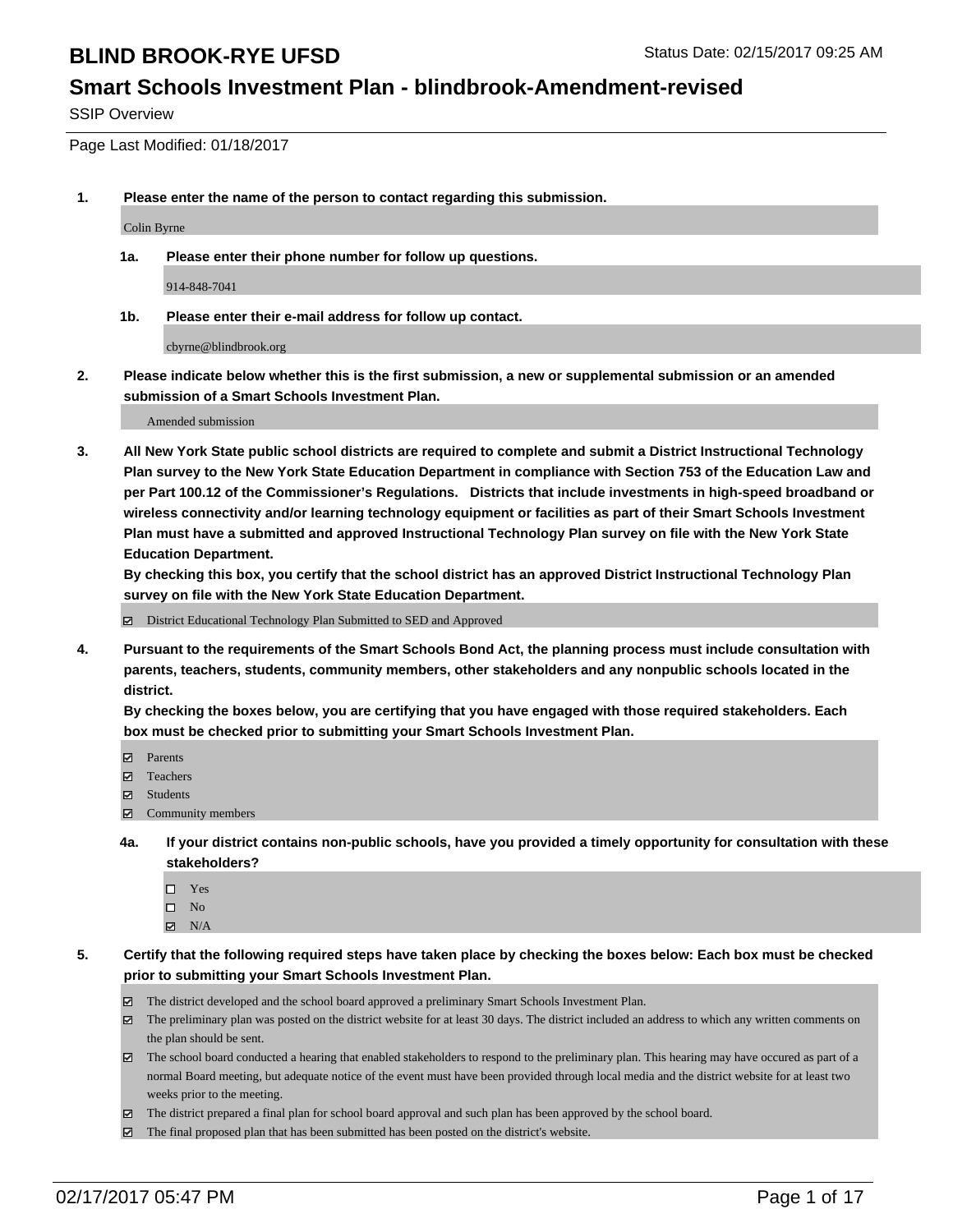#### **Smart Schools Investment Plan - blindbrook-Amendment-revised**

SSIP Overview

Page Last Modified: 01/18/2017

**5a. Please upload the proposed Smart Schools Investment Plan (SSIP) that was posted on the district's website, along with any supporting materials. Note that this should be different than your recently submitted Educational Technology Survey. The Final SSIP, as approved by the School Board, should also be posted on the website and remain there during the course of the projects contained therein.**

SMART SCHOOLS BOND ACT Final Plan.pdf

**5b. Enter the webpage address where the final Smart Schools Investment Plan is posted. The Plan should remain posted for the life of the included projects.**

http://www.blindbrook.org/domain/65

**6. Please enter an estimate of the total number of students and staff that will benefit from this Smart Schools Investment Plan based on the cumulative projects submitted to date.**

1,800

- **7. An LEA/School District may partner with one or more other LEA/School Districts to form a consortium to pool Smart Schools Bond Act funds for a project that meets all other Smart School Bond Act requirements. Each school district participating in the consortium will need to file an approved Smart Schools Investment Plan for the project and submit a signed Memorandum of Understanding that sets forth the details of the consortium including the roles of each respective district.**
	- $\Box$  The district plans to participate in a consortium to partner with other school district(s) to implement a Smart Schools project.
- **8. Please enter the name and 6-digit SED Code for each LEA/School District participating in the Consortium.**

| <b>Partner LEA/District</b> | <b>ISED BEDS Code</b> |
|-----------------------------|-----------------------|
| (No Response)               | (No Response)         |

**9. Please upload a signed Memorandum of Understanding with all of the participating Consortium partners.**

(No Response)

**10. Your district's Smart Schools Bond Act Allocation is:**

\$195,893

**11. Enter the budget sub-allocations by category that you are submitting for approval at this time. If you are not budgeting SSBA funds for a category, please enter 0 (zero.) If the value entered is \$0, you will not be required to complete that survey question.**

|                                       | Sub-        |
|---------------------------------------|-------------|
|                                       | Allocations |
| School Connectivity                   | $-26,363$   |
| Connectivity Projects for Communities | $\Omega$    |
| <b>Classroom Technology</b>           | 26,009      |
| Pre-Kindergarten Classrooms           | 0           |
| Replace Transportable Classrooms      |             |
| High-Tech Security Features           | $\Omega$    |
| Totals:                               | $-354$      |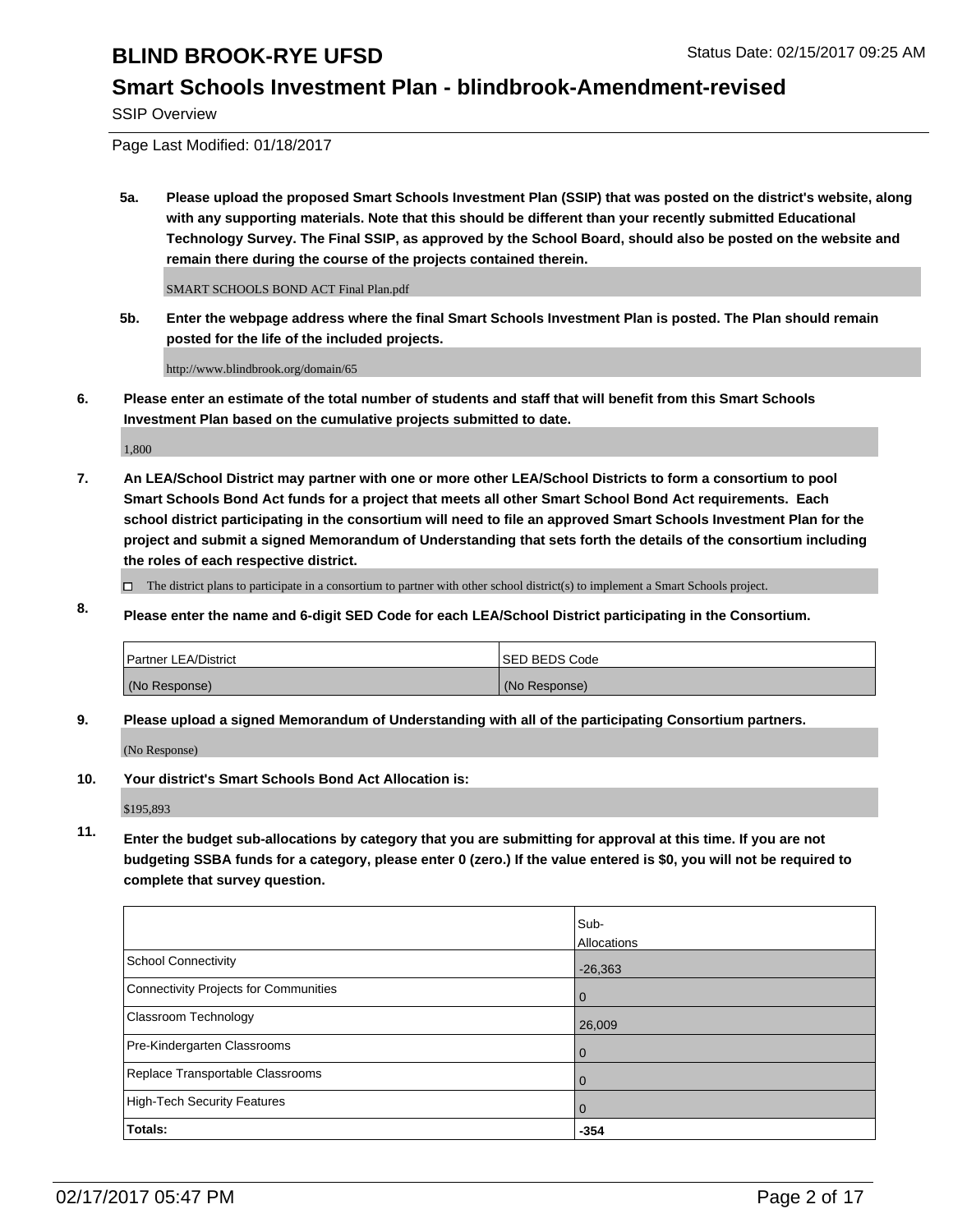#### **Smart Schools Investment Plan - blindbrook-Amendment-revised**

School Connectivity

Page Last Modified: 01/18/2017

- **1. In order for students and faculty to receive the maximum benefit from the technology made available under the Smart Schools Bond Act, their school buildings must possess sufficient connectivity infrastructure to ensure that devices can be used during the school day. Smart Schools Investment Plans must demonstrate that:**
	- **sufficient infrastructure that meets the Federal Communications Commission's 100 Mbps per 1,000 students standard currently exists in the buildings where new devices will be deployed, or**
	- **is a planned use of a portion of Smart Schools Bond Act funds, or**
	- **is under development through another funding source.**

**Smart Schools Bond Act funds used for technology infrastructure or classroom technology investments must increase the number of school buildings that meet or exceed the minimum speed standard of 100 Mbps per 1,000 students and staff within 12 months. This standard may be met on either a contracted 24/7 firm service or a "burstable" capability. If the standard is met under the burstable criteria, it must be:**

**1. Specifically codified in a service contract with a provider, and**

**2. Guaranteed to be available to all students and devices as needed, particularly during periods of high demand, such as computer-based testing (CBT) periods.**

**Please describe how your district already meets or is planning to meet this standard within 12 months of plan submission.**

The purchase of a new firewall for the district will allow both buildings in the school district to increase the internet throughput beyond the 100 Mbps that the district currently uses. The district is looking to increase its overall connection to 300 Mbps which would more than meet the FCC minimum speed standard for the 1510 students in the district.

- **1a. If a district believes that it will be impossible to meet this standard within 12 months, it may apply for a waiver of this requirement, as described on the Smart Schools website. The waiver must be filed and approved by SED prior to submitting this survey.**
	- □ By checking this box, you are certifying that the school district has an approved waiver of this requirement on file with the New York State Education Department.

#### **2. Connectivity Speed Calculator (Required)**

|                  | Number of<br>Students | Multiply by<br>100 Kbps | Divide by 1000 Current Speed<br>to Convert to<br>Reauired<br>Speed in Mb | lin Mb | Expected<br>Speed to be<br>Attained Within Required<br>12 Months | Expected Date<br><b>When</b><br>Speed Will be<br><b>Met</b> |
|------------------|-----------------------|-------------------------|--------------------------------------------------------------------------|--------|------------------------------------------------------------------|-------------------------------------------------------------|
| Calculated Speed | 1,510                 | 151,000                 | 151                                                                      | 100    | 300                                                              | 08/15/2016                                                  |

#### **3. Describe how you intend to use Smart Schools Bond Act funds for high-speed broadband and/or wireless connectivity projects in school buildings.**

In order to meet the increased need for online access and to meet the bandwidth requirements for the SSBA, the District will be replacing its existing firewall with more updated equipment. Additionally, six of the switches that support the District's network will be replaced with newer switches which will be capable of supporting higher throughput and will have PoE functionality.

When purchasing the switches, the final cost was significantly lower than what was projected in the original plan. As a result of the surplus in funding, the district will purchase an additional three switches to replace the outdated switches currently in the infrastructure.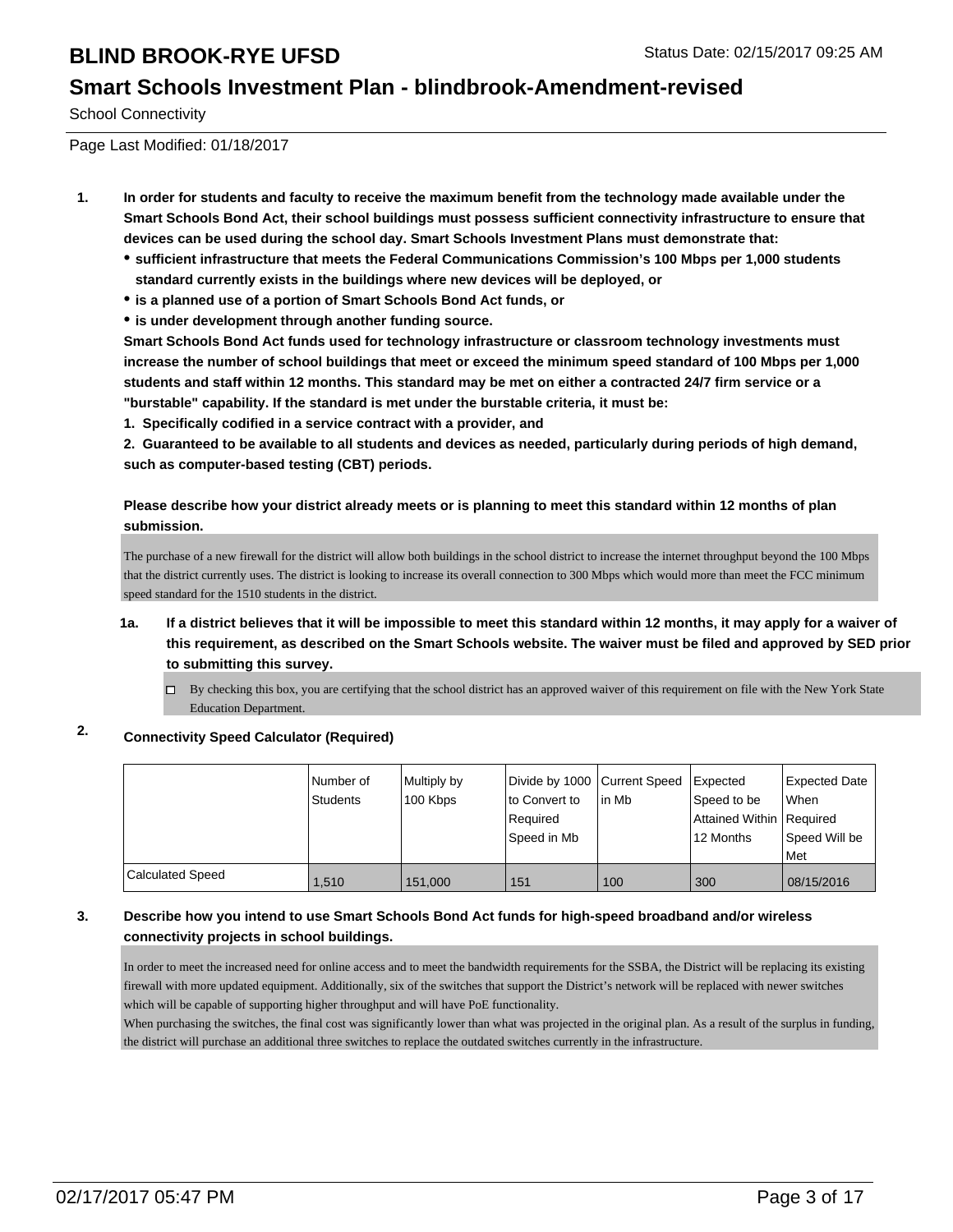#### **Smart Schools Investment Plan - blindbrook-Amendment-revised**

School Connectivity

Page Last Modified: 01/18/2017

- **4. Describe the linkage between the district's District Instructional Technology Plan and the proposed projects. (There should be a link between your response to this question and your response to Question 1 in Part E. Curriculum and Instruction "What are the district's plans to use digital connectivity and technology to improve teaching and learning?)**
- **5. If the district wishes to have students and staff access the Internet from wireless devices within the school building, or in close proximity to it, it must first ensure that it has a robust Wi-Fi network in place that has sufficient bandwidth to meet user demand.**

**Please describe how you have quantified this demand and how you plan to meet this demand.**

(No Response)

**6. As indicated on Page 5 of the guidance, the Office of Facilities Planning will have to conduct a preliminary review of all capital projects, including connectivity projects.**

**Please indicate on a separate row each project number given to you by the Office of Facilities Planning.**

Project Number 66-19-05-02-7-999-SB1

**7. Certain high-tech security and connectivity infrastructure projects may be eligible for an expedited review process as determined by the Office of Facilities Planning.**

**Was your project deemed eligible for streamlined review?**

Yes

**7a. Districts that choose the Streamlined Review Process will be required to certify that they have reviewed all installations with their licensed architect or engineer of record and provide that person's name and license number. The licensed professional must review the products and proposed method of installation prior to implementation and review the work during and after completion in order to affirm that the work was codecompliant, if requested.**

 $\boxtimes$  I certify that I have reviewed all installations with a licensed architect or engineer of record.

**8. Include the name and license number of the architect or engineer of record.**

| Name            | License Number |
|-----------------|----------------|
| George K George | 27998          |

**9. If you are submitting an allocation for School Connectivity complete this table. Note that the calculated Total at the bottom of the table must equal the Total allocation for this category that you entered in the SSIP Overview overall budget.**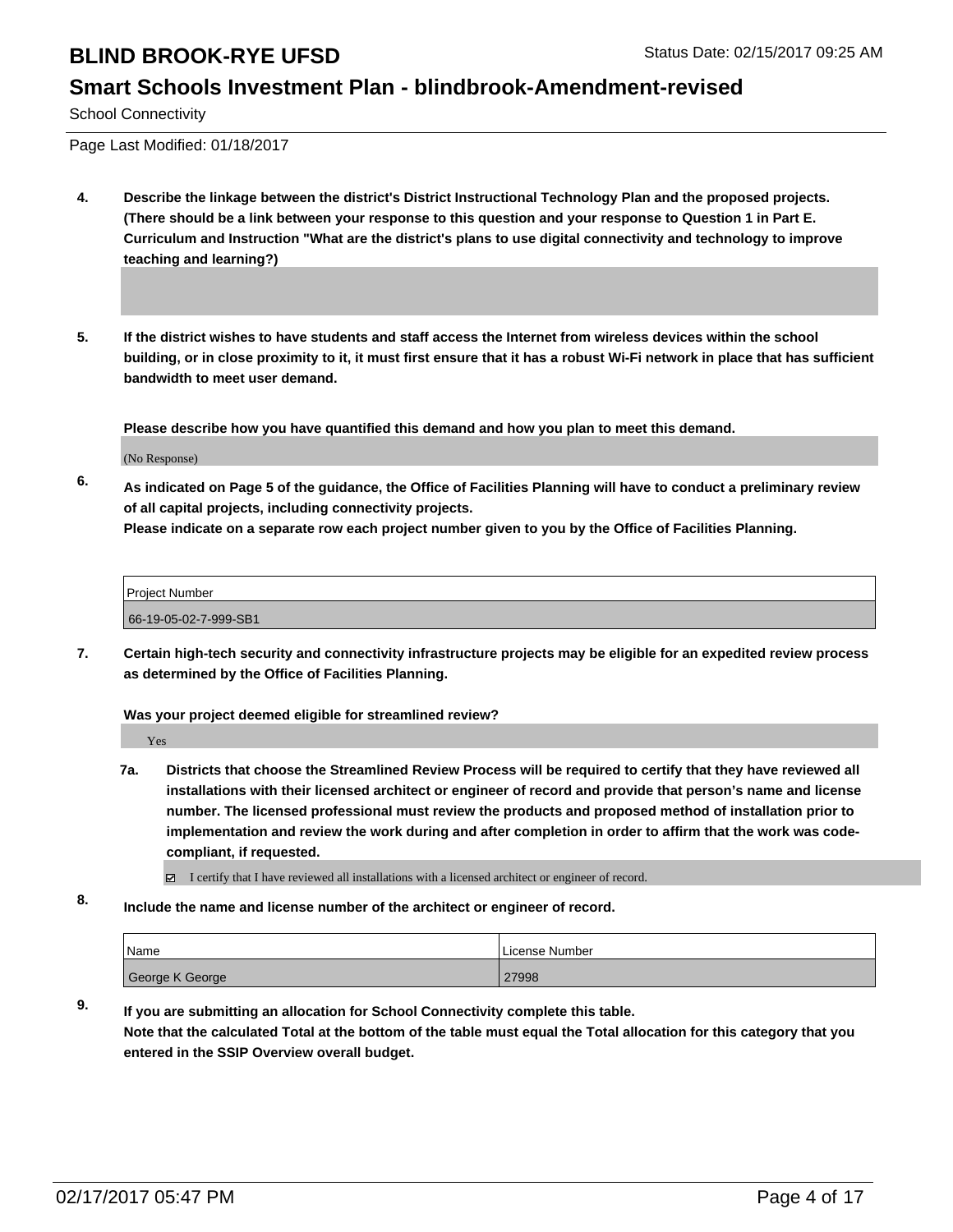# **Smart Schools Investment Plan - blindbrook-Amendment-revised**

School Connectivity

Page Last Modified: 01/18/2017

|                                            | Sub-           |
|--------------------------------------------|----------------|
|                                            | Allocation     |
| Network/Access Costs                       | $\overline{0}$ |
| <b>Outside Plant Costs</b>                 | $\overline{0}$ |
| School Internal Connections and Components | $-26,363$      |
| Professional Services                      | 0              |
| Testing                                    | $\overline{0}$ |
| Other Upfront Costs                        | $\overline{0}$ |
| Other Costs                                | $\overline{0}$ |
| Totals:                                    | $-26,363$      |

**10. Please detail the type, quantity, per unit cost and total cost of the eligible items under each sub-category. This is especially important for any expenditures listed under the "Other" category. All expenditures must be eligible for tax-exempt financing to be reimbursed through the SSBA. Sufficient detail must be provided so that we can verify this is the case. If you have any questions, please contact us directly through smartschools@nysed.gov. NOTE: Wireless Access Points should be included in this category, not under Classroom Educational Technology, except those that will be loaned/purchased for nonpublic schools.**

| Select the allowable expenditure | Item to be purchased | Quantity | Cost per Item | <b>Total Cost</b> |
|----------------------------------|----------------------|----------|---------------|-------------------|
| type.                            |                      |          |               |                   |
| Repeat to add another item under |                      |          |               |                   |
| each type.                       |                      |          |               |                   |
| <b>Connections/Components</b>    | <b>Core Switches</b> |          | $-8,713$      | $-17,426$         |
| <b>Connections/Components</b>    | <b>Switches</b>      |          | $-4,491$      | $-17,964$         |
| <b>Connections/Components</b>    | <b>Switches</b>      |          | 3,009         | 9,027             |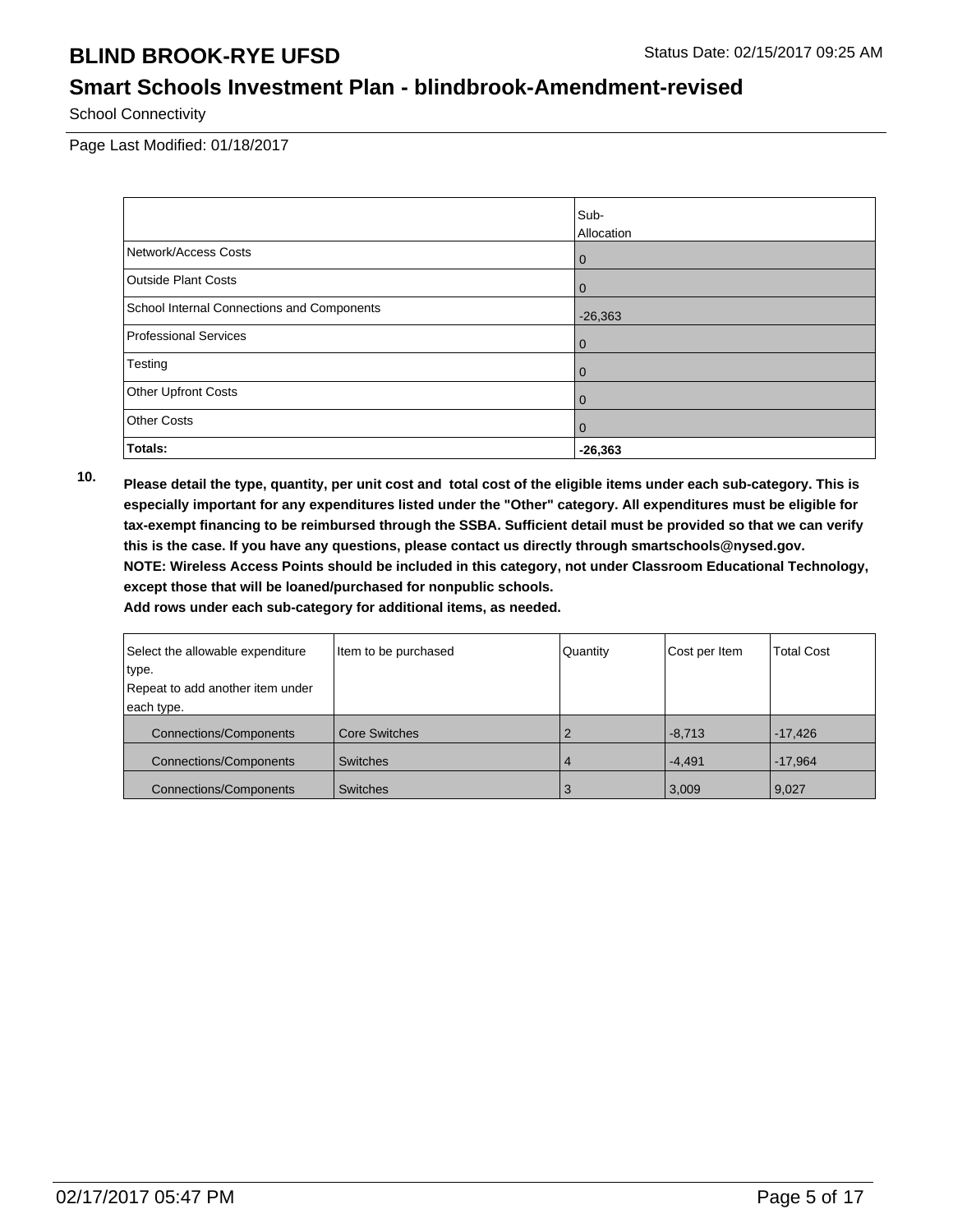#### **Smart Schools Investment Plan - blindbrook-Amendment-revised**

Community Connectivity (Broadband and Wireless)

Page Last Modified: 01/18/2017

**1. Describe how you intend to use Smart Schools Bond Act funds for high-speed broadband and/or wireless connectivity projects in the community.**

(No Response)

**2. Please describe how the proposed project(s) will promote student achievement and increase student and/or staff access to the Internet in a manner that enhances student learning and/or instruction outside of the school day and/or school building.**

(No Response)

**3. Community connectivity projects must comply with all the necessary local building codes and regulations (building and related permits are not required prior to plan submission).**

 $\Box$  I certify that we will comply with all the necessary local building codes and regulations.

**4. Please describe the physical location of the proposed investment.**

(No Response)

**5. Please provide the initial list of partners participating in the Community Connectivity Broadband Project, along with their Federal Tax Identification (Employer Identification) number.**

| <b>Project Partners</b> | Federal ID #  |
|-------------------------|---------------|
| (No Response)           | (No Response) |

**6. If you are submitting an allocation for Community Connectivity, complete this table. Note that the calculated Total at the bottom of the table must equal the Total allocation for this category that you entered in the SSIP Overview overall budget.**

|                                    | Sub-Allocation |
|------------------------------------|----------------|
| Network/Access Costs               | (No Response)  |
| <b>Outside Plant Costs</b>         | (No Response)  |
| <b>Tower Costs</b>                 | (No Response)  |
| <b>Customer Premises Equipment</b> | (No Response)  |
| <b>Professional Services</b>       | (No Response)  |
| Testing                            | (No Response)  |
| <b>Other Upfront Costs</b>         | (No Response)  |
| <b>Other Costs</b>                 | (No Response)  |
| Totals:                            | 0              |

**7. Please detail the type, quantity, per unit cost and total cost of the eligible items under each sub-category. This is especially important for any expenditures listed under the "Other" category. All expenditures must be capital-bond eligible to be reimbursed through the SSBA. If you have any questions, please contact us directly through smartschools@nysed.gov.**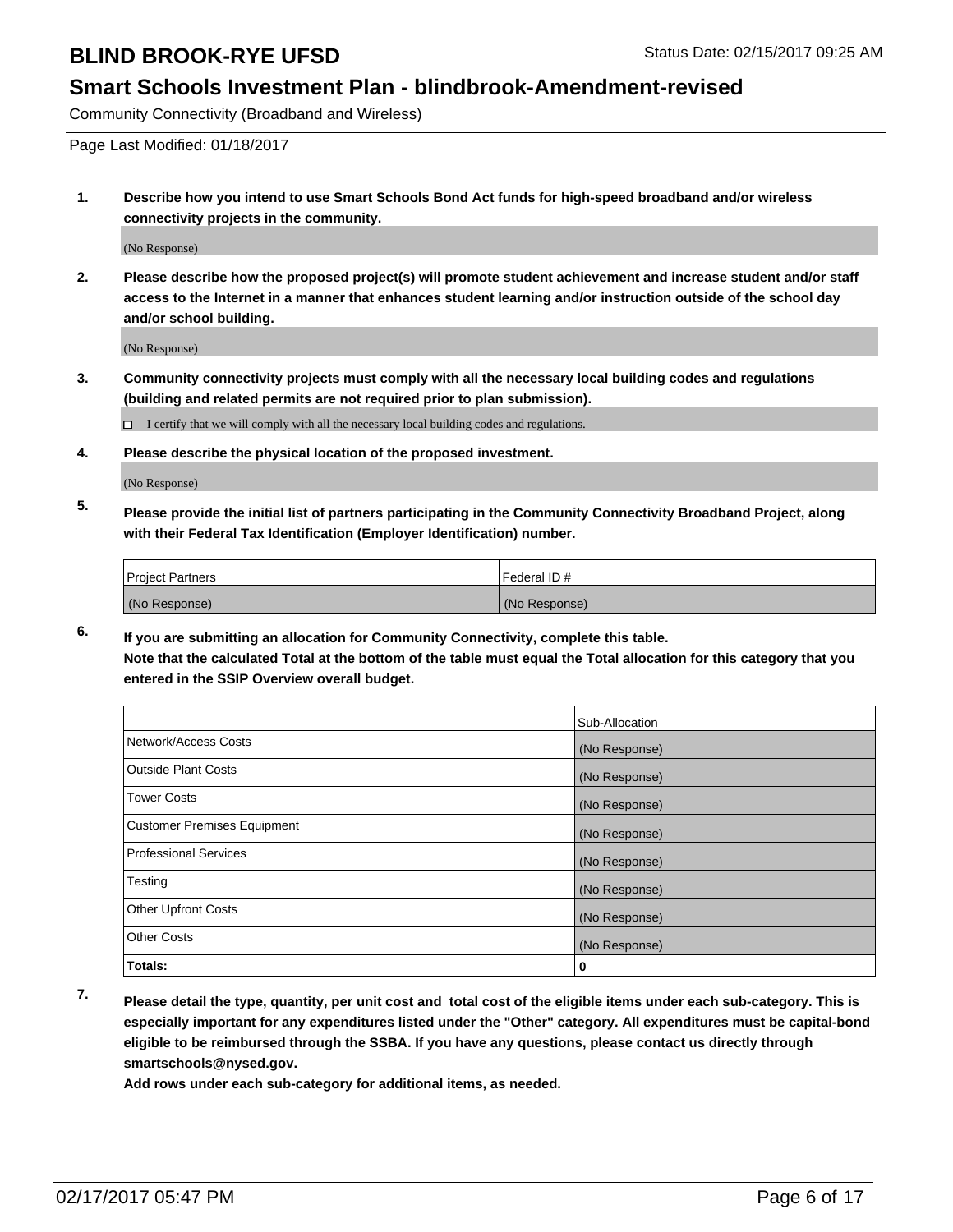# **Smart Schools Investment Plan - blindbrook-Amendment-revised**

Community Connectivity (Broadband and Wireless)

| Select the allowable expenditure | Item to be purchased | Quantity      | Cost per Item | <b>Total Cost</b> |
|----------------------------------|----------------------|---------------|---------------|-------------------|
| type.                            |                      |               |               |                   |
| Repeat to add another item under |                      |               |               |                   |
| each type.                       |                      |               |               |                   |
| (No Response)                    | (No Response)        | (No Response) | (No Response) | (No Response)     |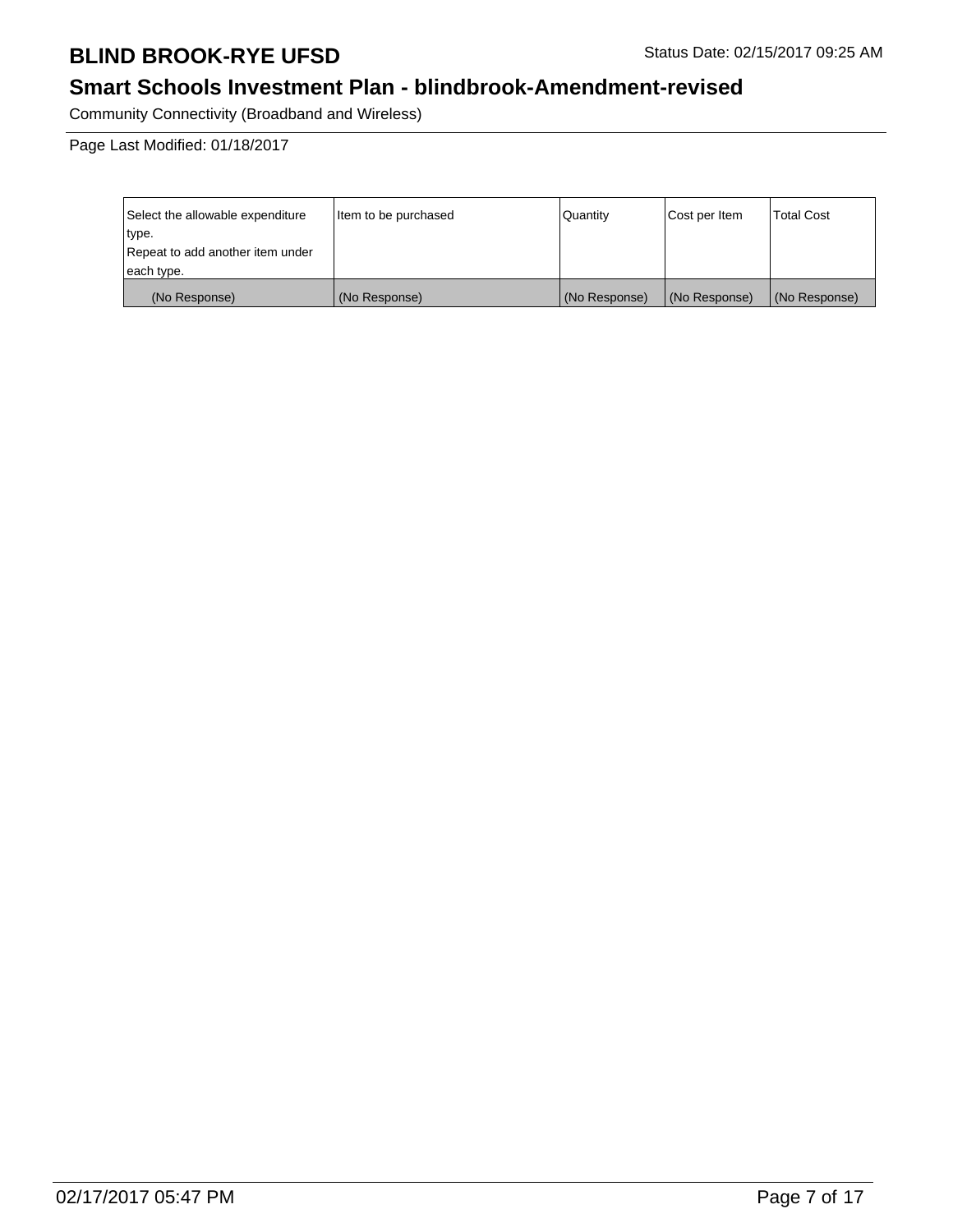#### **Smart Schools Investment Plan - blindbrook-Amendment-revised**

Classroom Learning Technology

Page Last Modified: 01/18/2017

**1. In order for students and faculty to receive the maximum benefit from the technology made available under the Smart Schools Bond Act, their school buildings must possess sufficient connectivity infrastructure to ensure that devices can be used during the school day. Smart Schools Investment Plans must demonstrate that sufficient infrastructure that meets the Federal Communications Commission's 100 Mbps per 1,000 students standard currently exists in the buildings where new devices will be deployed, or is a planned use of a portion of Smart Schools Bond Act funds, or is under development through another funding source.**

**Smart Schools Bond Act funds used for technology infrastructure or classroom technology investments must increase the number of school buildings that meet or exceed the minimum speed standard of 100 Mbps per 1,000 students and staff within 12 months. This standard may be met on either a contracted 24/7 firm service or a "burstable" capability. If the standard is met under the burstable criteria, it must be:**

**1. Specifically codified in a service contract with a provider, and**

**2. Guaranteed to be available to all students and devices as needed, particularly during periods of high demand, such as computer-based testing (CBT) periods.**

**Please describe how your district already meets or is planning to meet this standard within 12 months of plan submission.**

The district will be increasing its current internet access speed to 300 Mbps through its current internet service provider. This increase will happen concurrently with the purchase of a new firewall as mentioned in the School Connectivity section.

- **1a. If a district believes that it will be impossible to meet this standard within 12 months, it may apply for a waiver of this requirement, as described on the Smart Schools website. The waiver must be filed and approved by SED prior to submitting this survey.**
	- $\Box$  By checking this box, you are certifying that the school district has an approved waiver of this requirement on file with the New York State Education Department.

#### **2. Connectivity Speed Calculator (Required)**

|                  | Number of<br>Students | Multiply by<br>100 Kbps | Divide by 1000 Current Speed<br>Ito Convert to<br>Required<br>l Speed in Mb | lin Mb | Expected<br>Speed to be<br>Attained Within Required<br>12 Months | Expected Date<br><b>When</b><br>Speed Will be<br>l Met |
|------------------|-----------------------|-------------------------|-----------------------------------------------------------------------------|--------|------------------------------------------------------------------|--------------------------------------------------------|
| Calculated Speed | 1.510                 | 151.000                 | 151                                                                         | 100    | 300                                                              | 8/15/2016                                              |

**3. If the district wishes to have students and staff access the Internet from wireless devices within the school building, or in close proximity to it, it must first ensure that it has a robust Wi-Fi network in place that has sufficient bandwidth to meet user demand.**

**Please describe how you have quantified this demand and how you plan to meet this demand.**

(No Response)

**4. All New York State public school districts are required to complete and submit an Instructional Technology Plan survey to the New York State Education Department in compliance with Section 753 of the Education Law and per Part 100.12 of the Commissioner's Regulations.**

**Districts that include educational technology purchases as part of their Smart Schools Investment Plan must have a submitted and approved Instructional Technology Plan survey on file with the New York State Education Department.**

By checking this box, you are certifying that the school district has an approved Instructional Technology Plan survey on file with the New York State Education Department.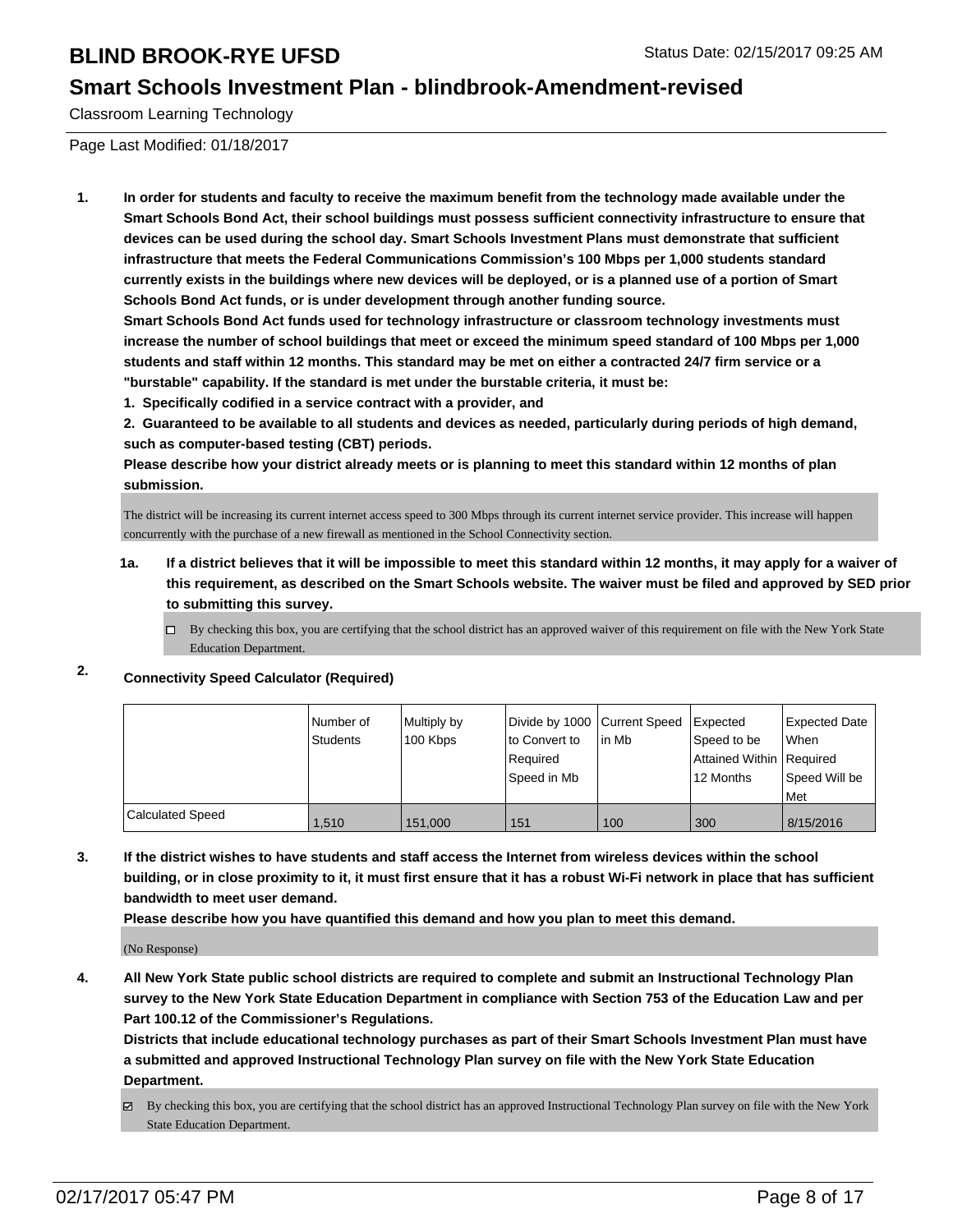#### **Smart Schools Investment Plan - blindbrook-Amendment-revised**

Classroom Learning Technology

Page Last Modified: 01/18/2017

**5. Describe the devices you intend to purchase and their compatibility with existing or planned platforms or systems. Specifically address the adequacy of each facility's electrical, HVAC and other infrastructure necessary to install and support the operation of the planned technology.**

As an equivalent Chromebook model to what was proposed, the district purchased the Dell Chromebook 11 for the one-to-one program. The Dell Chromebooks were less expensive than the proposed Acer chromebooks. The iPads and MacBook Airs also came in below the projected costs. The money from these savings as well as some of the money that was saved in the School Connectivitiy section will be used to purchase additional iPads for the Kindergarten through 2nd grade classrooms. This will allow all teachers in those grades to have a full set of five iPads. Additionally, chromebook carts will be purchased for the fourth and sixth grade classes to use. A smaller set of Chromebooks will be purchased for the elementary school STEAM classes. All chromebooks will be stored in a secure cart or storage rack which will charge the devices when not in use.

- **6. Describe how the proposed technology purchases will:**
	- **> enhance differentiated instruction;**
	- **> expand student learning inside and outside the classroom;**
	- **> benefit students with disabilities and English language learners; and**
	- **> contribute to the reduction of other learning gaps that have been identified within the district.**

**The expectation is that districts will place a priority on addressing the needs of students who struggle to succeed in a rigorous curriculum. Responses in this section should specifically address this concern and align with the district's Instructional Technology Plan (in particular Question 2 of E. Curriculum and Instruction: "Does the district's instructional technology plan address the needs of students with disabilities to ensure equitable access to instruction, materials and assessments?" and Question 3 of the same section: "Does the district's instructional technology plan address the provision of assistive technology specifically for students with disabilities to ensure access to and participation in the general curriculum?"**

(No Response)

**7. Where appropriate, describe how the proposed technology purchases will enhance ongoing communication with parents and other stakeholders and help the district facilitate technology-based regional partnerships, including distance learning and other efforts.**

(No Response)

**8. Describe the district's plan to provide professional development to ensure that administrators, teachers and staff can employ the technology purchased to enhance instruction successfully.**

**Note: This response should be aligned and expanded upon in accordance with your district's response to Question 1 of F. Professional Development of your Instructional Technology Plan: "Please provide a summary of professional development offered to teachers and staff, for the time period covered by this plan, to support technology to enhance teaching and learning. Please include topics, audience and method of delivery within your summary."**

(No Response)

- **9. Districts must contact the SUNY/CUNY teacher preparation program that supplies the largest number of the district's new teachers to request advice on innovative uses and best practices at the intersection of pedagogy and educational technology.**
	- By checking this box, you certify that you have contacted the SUNY/CUNY teacher preparation program that supplies the largest number of your new teachers to request advice on these issues.

**9a. Please enter the name of the SUNY or CUNY Institution that you contacted.**

SUNY Stony Brook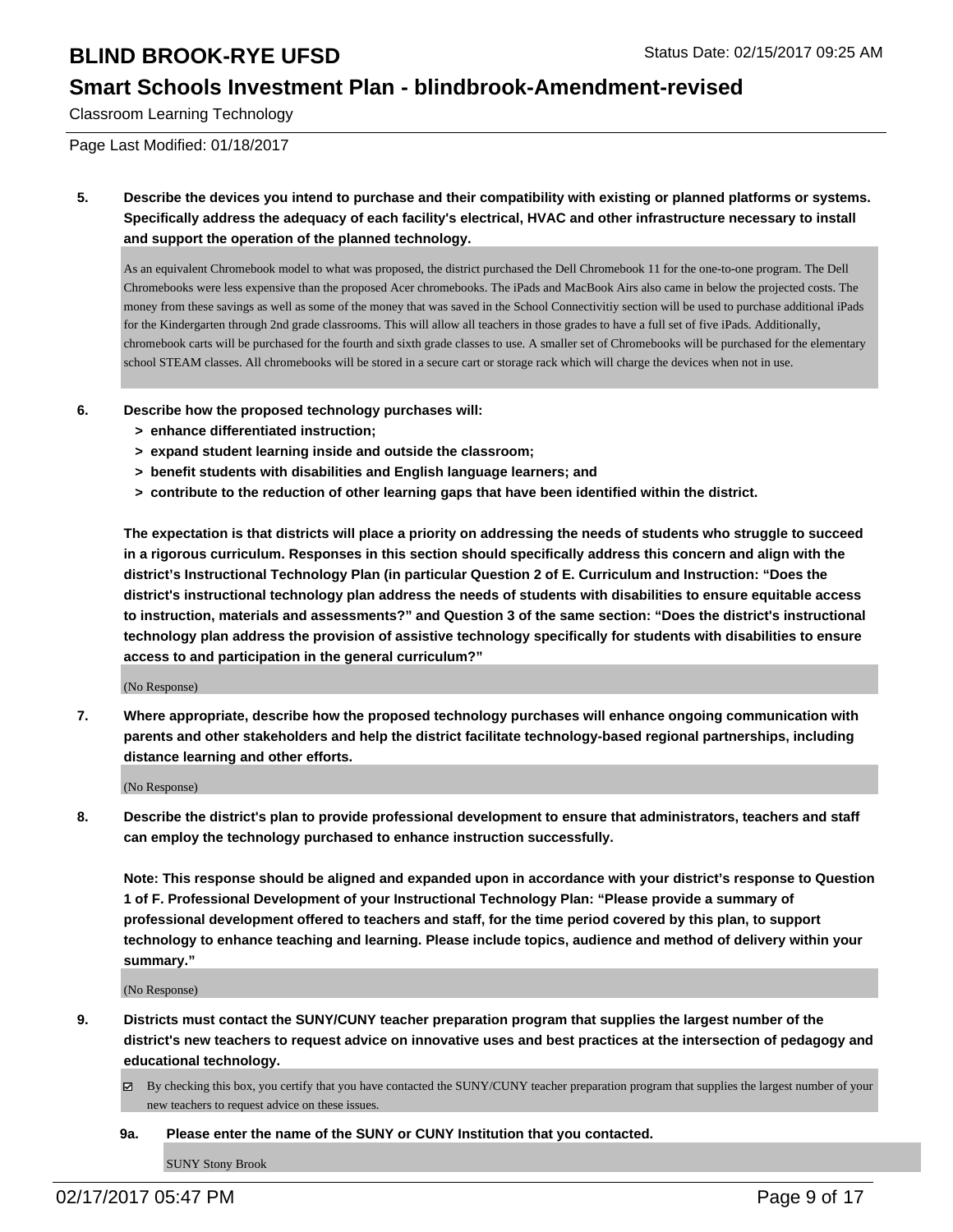#### **Smart Schools Investment Plan - blindbrook-Amendment-revised**

Classroom Learning Technology

Page Last Modified: 01/18/2017

**9b. Enter the primary Institution phone number.**

631-632-7049

**9c. Enter the name of the contact person with whom you consulted and/or will be collaborating with on innovative uses of technology and best practices.**

Dr. Ken Lindblom

**10. A district whose Smart Schools Investment Plan proposes the purchase of technology devices and other hardware must account for nonpublic schools in the district.**

**Are there nonpublic schools within your school district?**

**Ø** No

**11. Nonpublic Classroom Technology Loan Calculator**

**The Smart Schools Bond Act provides that any Classroom Learning Technology purchases made using Smart Schools funds shall be lent, upon request, to nonpublic schools in the district. However, no school district shall be required to loan technology in amounts greater than the total obtained and spent on technology pursuant to the Smart Schools Bond Act and the value of such loan may not exceed the total of \$250 multiplied by the nonpublic school enrollment in the base year at the time of enactment.**

**See:**

**http://www.p12.nysed.gov/mgtserv/smart\_schools/docs/Smart\_Schools\_Bond\_Act\_Guidance\_04.27.15\_Final.pdf.**

|                                     | 1. Classroom<br>Technology<br>Sub-allocation | 2. Public<br>Enrollment<br>$(2014 - 15)$ | 3. Nonpublic<br>Enrollment<br>$(2014 - 15)$ | l 4. Sum of<br>l Public and<br>l Nonpublic<br>Enrollment | 5. Total Per<br>Pupil Sub-<br>lallocation                                                     | 16. Total<br>Nonpublic Loan<br>Amount |
|-------------------------------------|----------------------------------------------|------------------------------------------|---------------------------------------------|----------------------------------------------------------|-----------------------------------------------------------------------------------------------|---------------------------------------|
| Calculated Nonpublic Loan<br>Amount |                                              |                                          |                                             |                                                          | (No Response)   (No Response)   (No Response)   (No Response)   (No Response)   (No Response) |                                       |

**12. To ensure the sustainability of technology purchases made with Smart Schools funds, districts must demonstrate a long-term plan to maintain and replace technology purchases supported by Smart Schools Bond Act funds. This sustainability plan shall demonstrate a district's capacity to support recurring costs of use that are ineligible for Smart Schools Bond Act funding such as device maintenance, technical support, Internet and wireless fees, maintenance of hotspots, staff professional development, building maintenance and the replacement of incidental items. Further, such a sustainability plan shall include a long-term plan for the replacement of purchased devices and equipment at the end of their useful life with other funding sources.**

 $\boxtimes$  By checking this box, you certify that the district has a sustainability plan as described above.

**13. Districts must ensure that devices purchased with Smart Schools Bond funds will be distributed, prepared for use, maintained and supported appropriately. Districts must maintain detailed device inventories in accordance with generally accepted accounting principles.**

 $\boxtimes$  By checking this box, you certify that the district has a distribution and inventory management plan and system in place.

**14. If you are submitting an allocation for Classroom Learning Technology complete this table. Note that the calculated Total at the bottom of the table must equal the Total allocation for this category that you entered in the SSIP Overview overall budget.**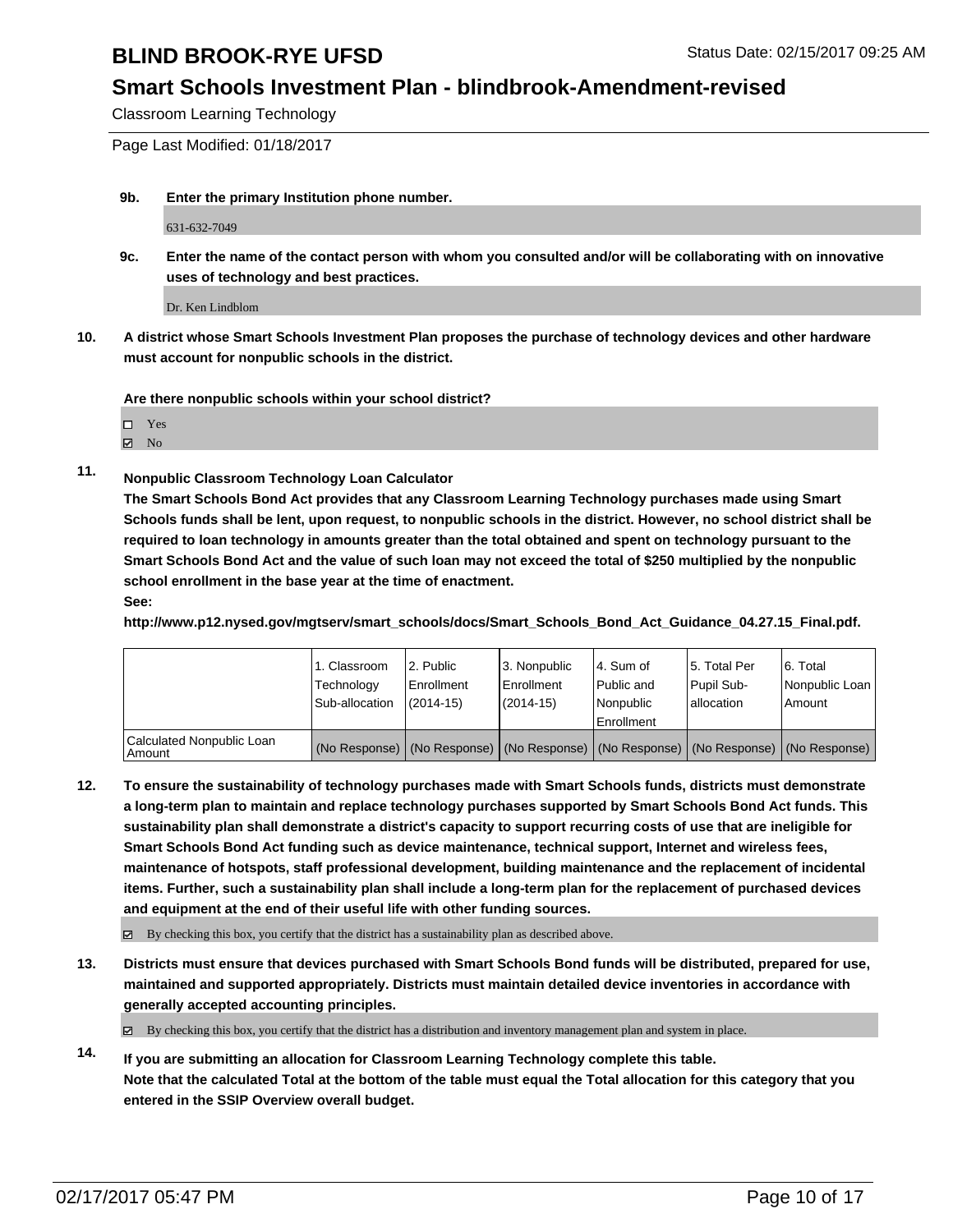#### **Smart Schools Investment Plan - blindbrook-Amendment-revised**

Classroom Learning Technology

Page Last Modified: 01/18/2017

|                          | Sub-Allocation |
|--------------------------|----------------|
| Interactive Whiteboards  | $\cup$         |
| <b>Computer Servers</b>  |                |
| <b>Desktop Computers</b> |                |
| Laptop Computers         | $-2,866$       |
| <b>Tablet Computers</b>  | 28,875         |
| <b>Other Costs</b>       | $\Omega$       |
| Totals:                  | 26,009         |

**15. Please detail the type, quantity, per unit cost and total cost of the eligible items under each sub-category. This is especially important for any expenditures listed under the "Other" category. All expenditures must be capital-bond eligible to be reimbursed through the SSBA. If you have any questions, please contact us directly through smartschools@nysed.gov.**

**Please specify in the "Item to be Purchased" field which specific expenditures and items are planned to meet the district's nonpublic loan requirement, if applicable.**

**NOTE: Wireless Access Points that will be loaned/purchased for nonpublic schools should ONLY be included in this category, not under School Connectivity, where public school districts would list them.**

| Select the allowable expenditure<br>type. | I Item to be Purchased | Quantity | Cost per Item | <b>Total Cost</b> |
|-------------------------------------------|------------------------|----------|---------------|-------------------|
| Repeat to add another item under          |                        |          |               |                   |
| each type.                                |                        |          |               |                   |
| <b>Laptop Computers</b>                   | Chromebooks            | 262      | $-84$         | $-22,008$         |
| <b>Laptop Computers</b>                   | <b>MacBooks</b>        | 10       | $-73$         | $-730$            |
| <b>Tablet Computers</b>                   | iPads                  | 45       | $-25$         | $-1,125$          |
| <b>Laptop Computers</b>                   | Chromebooks            | 92       | 216           | 19,872            |
| <b>Tablet Computers</b>                   | iPads                  | 80       | 375           | 30,000            |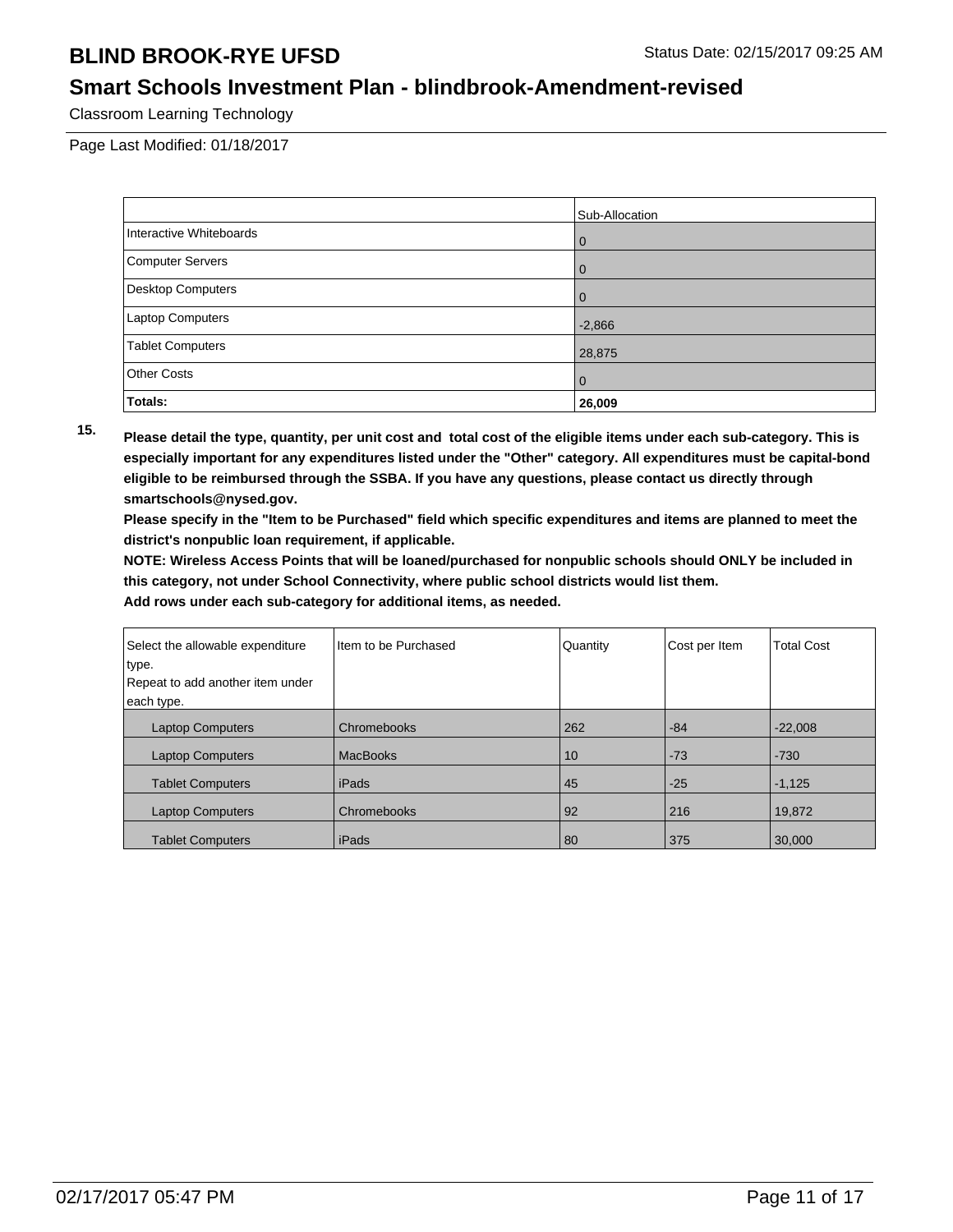#### **Smart Schools Investment Plan - blindbrook-Amendment-revised**

Pre-Kindergarten Classrooms

Page Last Modified: 01/18/2017

**1. Provide information regarding how and where the district is currently serving pre-kindergarten students and justify the need for additional space with enrollment projections over 3 years.**

(No Response)

- **2. Describe the district's plan to construct, enhance or modernize education facilities to accommodate prekindergarten programs. Such plans must include:**
	- **Specific descriptions of what the district intends to do to each space;**
	- **An affirmation that pre-kindergarten classrooms will contain a minimum of 900 square feet per classroom;**
	- **The number of classrooms involved;**
	- **The approximate construction costs per classroom; and**
	- **Confirmation that the space is district-owned or has a long-term lease that exceeds the probable useful life of the improvements.**

(No Response)

**3. Smart Schools Bond Act funds may only be used for capital construction costs. Describe the type and amount of additional funds that will be required to support ineligible ongoing costs (e.g. instruction, supplies) associated with any additional pre-kindergarten classrooms that the district plans to add.**

(No Response)

**4. All plans and specifications for the erection, repair, enlargement or remodeling of school buildings in any public school district in the State must be reviewed and approved by the Commissioner. Districts that plan capital projects using their Smart Schools Bond Act funds will undergo a Preliminary Review Process by the Office of Facilities Planning.**

**Please indicate on a separate row each project number given to you by the Office of Facilities Planning.**

| Project Number |  |  |
|----------------|--|--|
| (No Response)  |  |  |

**5. If you have made an allocation for Pre-Kindergarten Classrooms, complete this table.**

**Note that the calculated Total at the bottom of the table must equal the Total allocation for this category that you entered in the SSIP Overview overall budget.**

|                                          | Sub-Allocation |
|------------------------------------------|----------------|
| Construct Pre-K Classrooms               | (No Response)  |
| Enhance/Modernize Educational Facilities | (No Response)  |
| Other Costs                              | (No Response)  |
| Totals:                                  |                |

**6. Please detail the type, quantity, per unit cost and total cost of the eligible items under each sub-category. This is especially important for any expenditures listed under the "Other" category. All expenditures must be capital-bond eligible to be reimbursed through the SSBA. If you have any questions, please contact us directly through smartschools@nysed.gov.**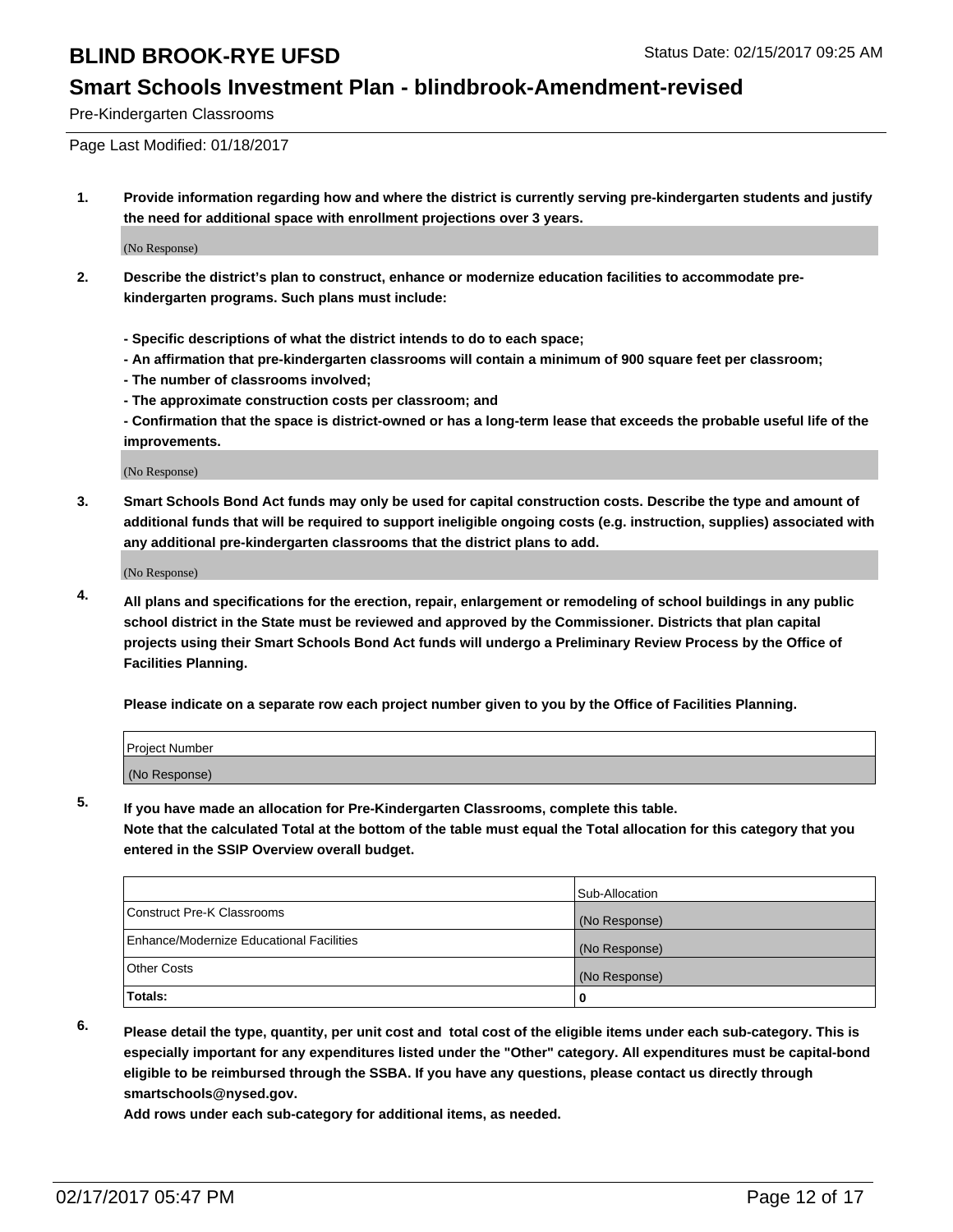# **Smart Schools Investment Plan - blindbrook-Amendment-revised**

Pre-Kindergarten Classrooms

| Select the allowable expenditure | litem to be purchased | Quantity      | Cost per Item | <b>Total Cost</b> |
|----------------------------------|-----------------------|---------------|---------------|-------------------|
| type.                            |                       |               |               |                   |
| Repeat to add another item under |                       |               |               |                   |
| each type.                       |                       |               |               |                   |
| (No Response)                    | (No Response)         | (No Response) | (No Response) | (No Response)     |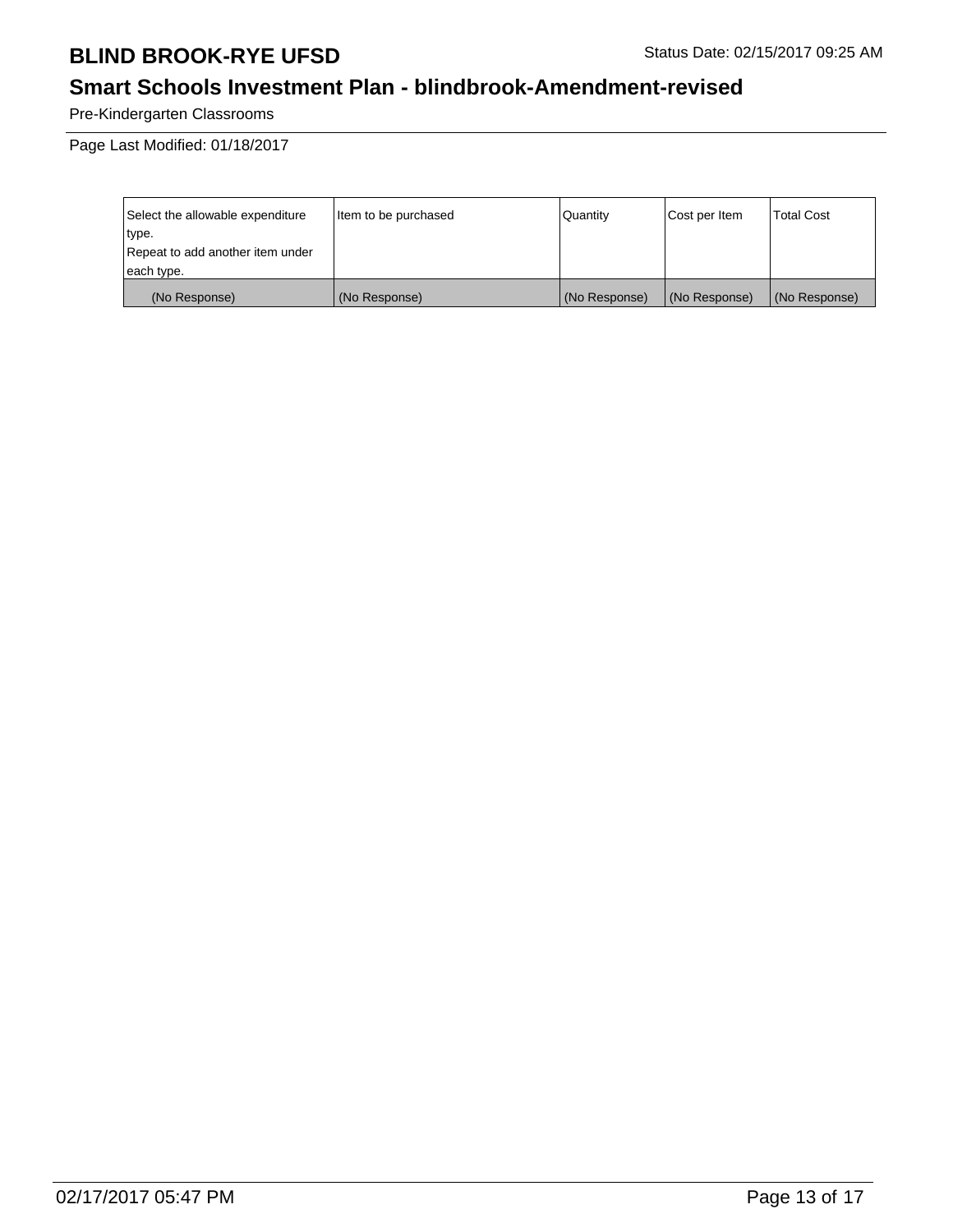#### **Smart Schools Investment Plan - blindbrook-Amendment-revised**

Replace Transportable Classrooms

Page Last Modified: 01/18/2017

**1. Describe the district's plan to construct, enhance or modernize education facilities to provide high-quality instructional space by replacing transportable classrooms.**

(No Response)

**2. All plans and specifications for the erection, repair, enlargement or remodeling of school buildings in any public school district in the State must be reviewed and approved by the Commissioner. Districts that plan capital projects using their Smart Schools Bond Act funds will undergo a Preliminary Review Process by the Office of Facilities Planning.**

**Please indicate on a separate row each project number given to you by the Office of Facilities Planning.**

| <b>Project Number</b> |  |
|-----------------------|--|
| (No Response)         |  |

**3. For large projects that seek to blend Smart Schools Bond Act dollars with other funds, please note that Smart Schools Bond Act funds can be allocated on a pro rata basis depending on the number of new classrooms built that directly replace transportable classroom units.**

**If a district seeks to blend Smart Schools Bond Act dollars with other funds describe below what other funds are being used and what portion of the money will be Smart Schools Bond Act funds.**

(No Response)

**4. If you have made an allocation for Replace Transportable Classrooms, complete this table. Note that the calculated Total at the bottom of the table must equal the Total allocation for this category that you entered in the SSIP Overview overall budget.**

|                                                | Sub-Allocation |
|------------------------------------------------|----------------|
| Construct New Instructional Space              | (No Response)  |
| Enhance/Modernize Existing Instructional Space | (No Response)  |
| <b>Other Costs</b>                             | (No Response)  |
| Totals:                                        |                |

**5. Please detail the type, quantity, per unit cost and total cost of the eligible items under each sub-category. This is especially important for any expenditures listed under the "Other" category. All expenditures must be capital-bond eligible to be reimbursed through the SSBA. If you have any questions, please contact us directly through smartschools@nysed.gov.**

| Select the allowable expenditure | Item to be purchased | Quantity      | Cost per Item | <b>Total Cost</b> |
|----------------------------------|----------------------|---------------|---------------|-------------------|
| type.                            |                      |               |               |                   |
| Repeat to add another item under |                      |               |               |                   |
| each type.                       |                      |               |               |                   |
| (No Response)                    | (No Response)        | (No Response) | (No Response) | (No Response)     |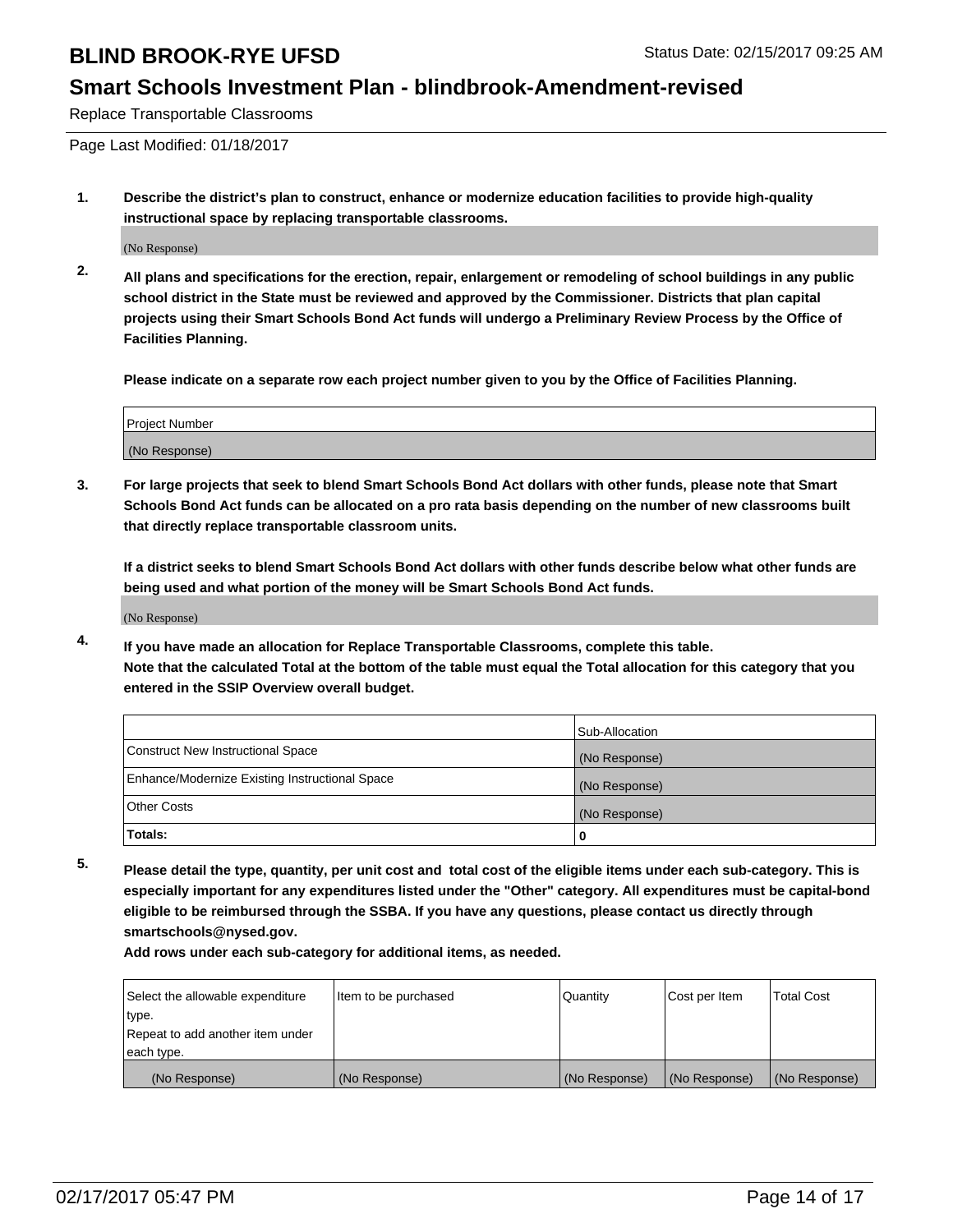#### **Smart Schools Investment Plan - blindbrook-Amendment-revised**

High-Tech Security Features

Page Last Modified: 01/18/2017

**1. Describe how you intend to use Smart Schools Bond Act funds to install high-tech security features in school buildings and on school campuses.**

(No Response)

**2. All plans and specifications for the erection, repair, enlargement or remodeling of school buildings in any public school district in the State must be reviewed and approved by the Commissioner. Districts that plan capital projects using their Smart Schools Bond Act funds will undergo a Preliminary Review Process by the Office of Facilities Planning.** 

**Please indicate on a separate row each project number given to you by the Office of Facilities Planning.**

| Project Number |  |
|----------------|--|
| (No Response)  |  |

- **3. Was your project deemed eligible for streamlined Review?**
	- Yes
	- $\square$  No
- **4. Include the name and license number of the architect or engineer of record.**

| 'Name         | License Number |
|---------------|----------------|
| (No Response) | (No Response)  |

**5. If you have made an allocation for High-Tech Security Features, complete this table. Note that the calculated Total at the bottom of the table must equal the Total allocation for this category that you entered in the SSIP Overview overall budget.**

|                                                      | Sub-Allocation |
|------------------------------------------------------|----------------|
| Capital-Intensive Security Project (Standard Review) | (No Response)  |
| <b>Electronic Security System</b>                    | (No Response)  |
| <b>Entry Control System</b>                          | (No Response)  |
| Approved Door Hardening Project                      | (No Response)  |
| <b>Other Costs</b>                                   | (No Response)  |
| Totals:                                              | 0              |

**6. Please detail the type, quantity, per unit cost and total cost of the eligible items under each sub-category. This is especially important for any expenditures listed under the "Other" category. All expenditures must be capital-bond eligible to be reimbursed through the SSBA. If you have any questions, please contact us directly through smartschools@nysed.gov.**

| Select the allowable expenditure | litem to be purchased | Quantity      | Cost per Item | <b>Total Cost</b> |
|----------------------------------|-----------------------|---------------|---------------|-------------------|
| type.                            |                       |               |               |                   |
| Repeat to add another item under |                       |               |               |                   |
| each type.                       |                       |               |               |                   |
| (No Response)                    | (No Response)         | (No Response) | (No Response) | (No Response)     |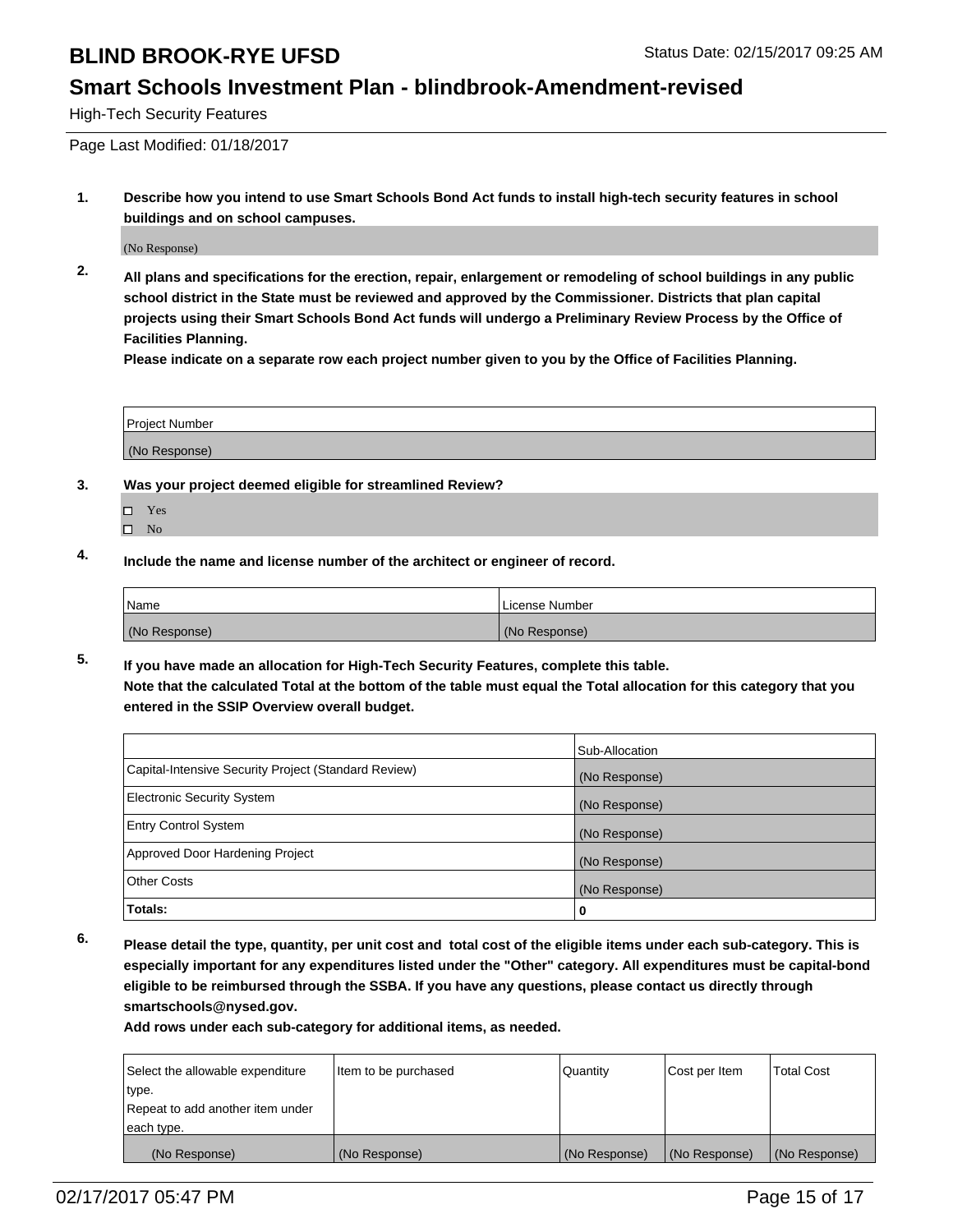# **Smart Schools Investment Plan - blindbrook-Amendment-revised**

Report